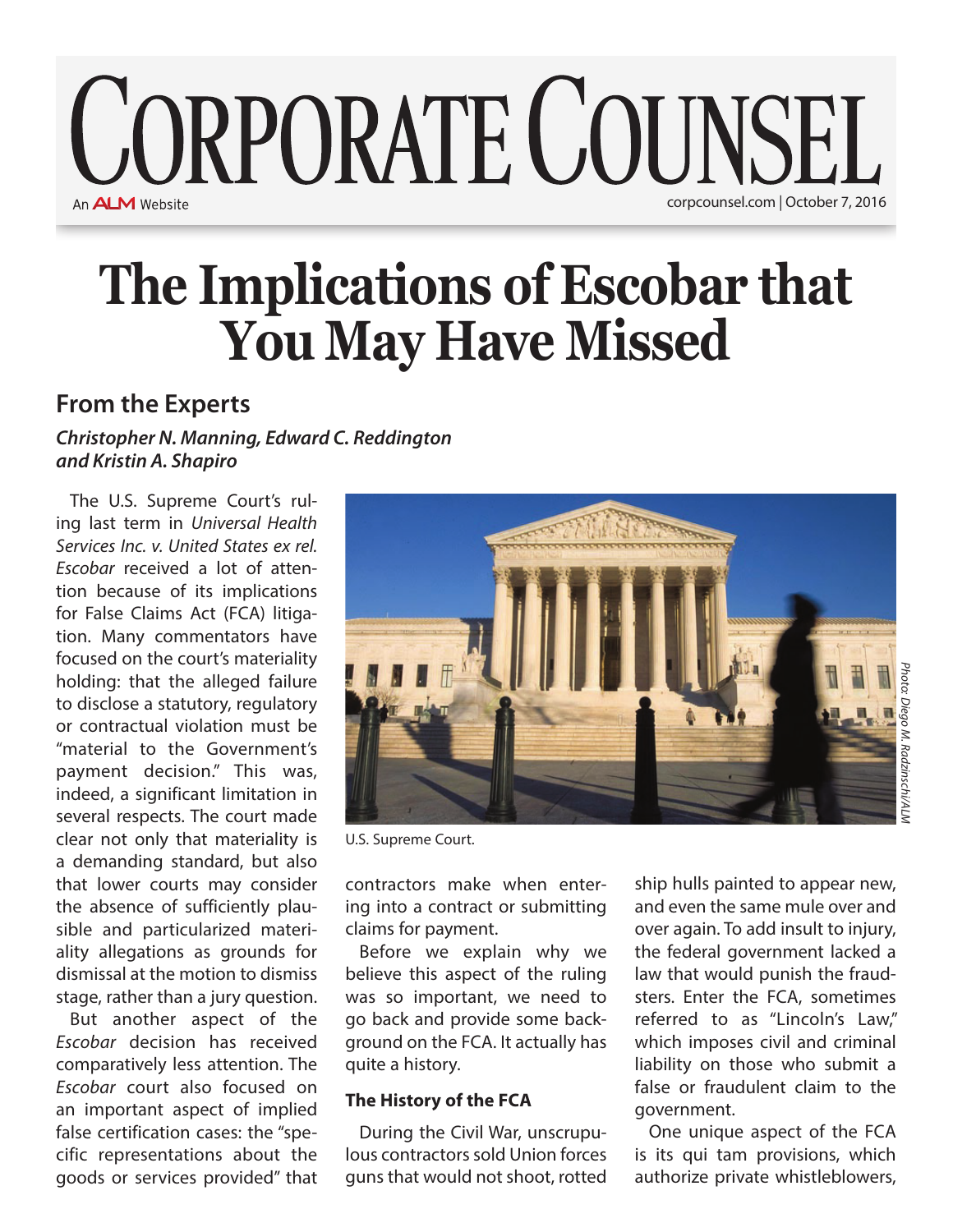## **CORPORATE COUNSEL**

called "relators," to file lawsuits on behalf of the government. "Qui tam" comes from the Latin phrase "qui tam pro domino rege quam pro se ipso in hac parte sequitur," which means the person "who brings this lawsuit for the king as well as for himself." In return, relators can receive a share of the recovery—in effect, acting as private bounty hunters for the government fisc. If the government declines to intervene in these qui tam cases, the FCA authorizes relators to prosecute the litigation directly. In such cases, relators historically have a lower success rate, but if they do prevail on their own, the relators may receive a higher percentage of the recovery.

The financial stakes in FCA cases can be enormous. The FCA imposes treble damages plus statutory fines for each false claim. As government contracts have become ever-larger and seemingly everpresent, so too has the potential liability under the FCA. According to one group, the top 100 civil FCA recoveries range from \$100 million to \$2 billion. Private relators may receive a statutory bounty of up to 30 percent, and the median relator recovery is over \$100,000.

The last half-century has seen a steady increase in these lawsuits. Whereas the overwhelming majority of FCA litigation used to be initiated directly by the government, today the opposite is true. In 2015 alone, over 600 qui tam lawsuits were filed by private whistleblowers, compared with roughly 100 by the U.S. government. Moreover, qui tam litigation has expanded far from the FCA's roots in military procurement into industries like health care, telecommunications, education and mortgage lending that have become increasingly entwined with the government. As an illustration, in 2015, over 400 qui tam lawsuits were filed against health care defendants, compared with 34 against defense contractors.

#### **Changes in the Law**

At the same time, the theories of FCA liability advanced by both private relators and the government have expanded. In recent years, courts have been asked to extend the FCA to situations that look less like the outright frauds of the Civil War era and more like allegations of breach of contract or strict liability. One such example is what has become known as the "implied false certification" theory, which posits that simply by submitting a claim for payment to the government, a contractor is impliedly certifying its compliance with a host of other statutory, regulatory and contractual provisions that might be applicable to the transaction. Under this theory, a contractor that fails to disclose that it has purportedly not complied with some statutory, regulatory or contractual requirement has committed a fraud-by-omission based upon its "implied certification" that it had met such requirements.

As an oft-used example, imagine that a doctor buys a Chinesemade stapler, notwithstanding a regulation requiring Medicare and Medicaid providers to buy staplers made in the U.S. The doctor then files various claims under

Medicare and Medicaid for legitimate services rendered to her patients at the correct amount.

Until recently, a relator might have attempted to invoke the implied false certification theory to argue that those claims were fraudulent because every time the doctor submitted a claim, she was impliedly certifying that she had complied with all rules and regulations, including the stapler regulation. In a real-world example, an FCA defendant that had sold explosives to the government was required to stand trial, not because it was alleged to have sold shoddy products, but rather because it was alleged to have failed to disclose purported violations of environmental and occupational safety regulations with which it had also agreed to comply. *See U.S. ex rel. Holder v. Special Devices Inc.*, 296 F. Supp. 2d 1167 (C.D. Cal. 2003).

The aggressive interpretation of the implied false certification theory imposed a significant liability risk for any company dealing with the government. To put this in context, health care providers are subject to as many as 130,000 pages of rules and regulations. A standard Department of Defense contract includes boilerplate language requiring compliance with dozens of statutes and regulations and often includes an even broader catch-all promise to "comply with all applicable federal, state and local laws." For government contractors, the implied false certification theory, left unchecked, conceivably turned every potential violation of a federal statute, regulation